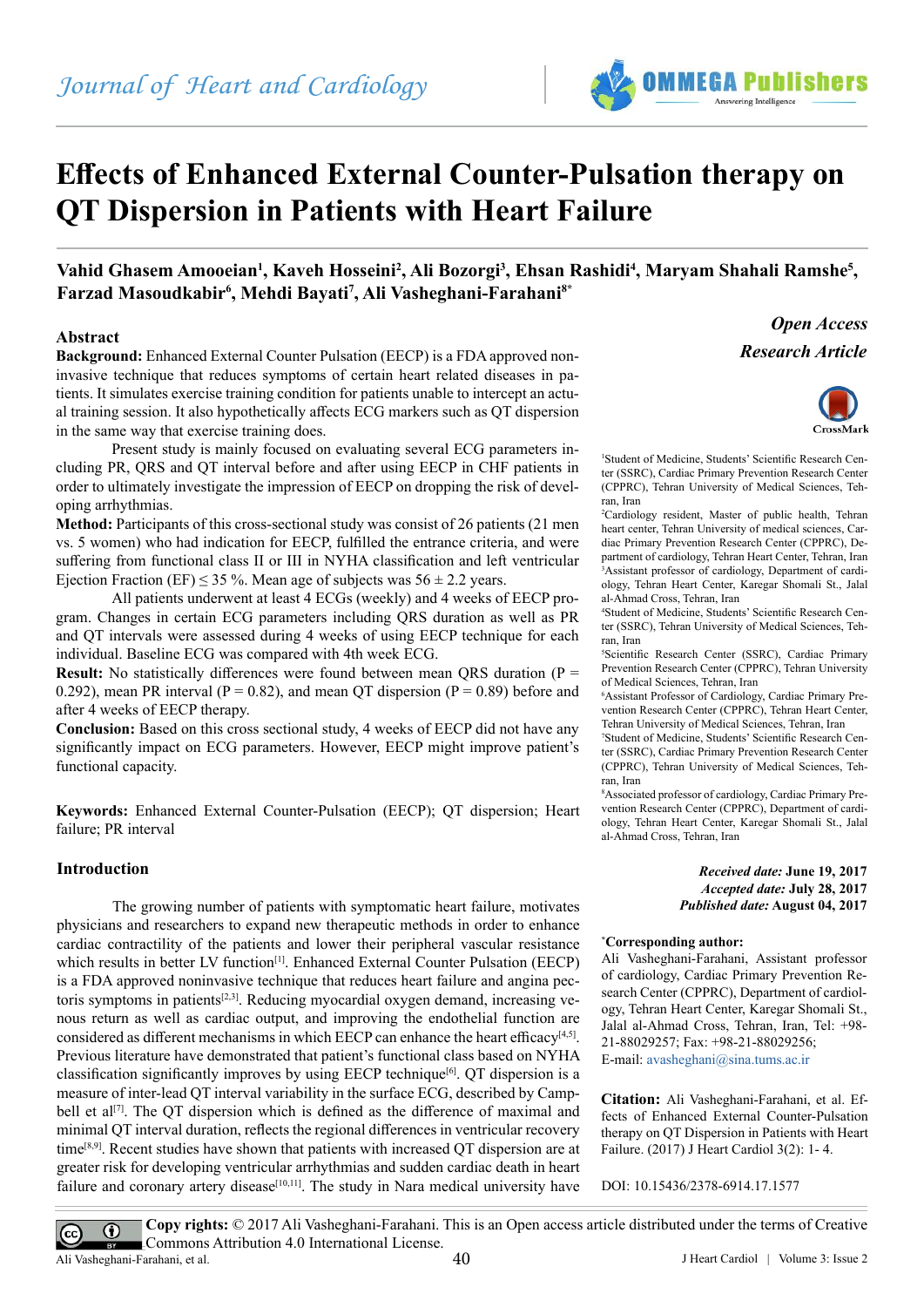demonstrated the benefits of exercise training on sympathovagal balance which leads to reduced QTcd<sup>[12]</sup>. EECP technique simulates exercise training condition for patients unable to intercept an actual training session and hypothetically affects ECG markers in the same way that exercise training does. Assessing the QT dispersion might be useful in arrhythmia risk assessment and evaluating the effectiveness of antiarrhythmic drug therapy[8]. As a matter of fact, clinical interventions in order to reduce QT dispersion might have a favorable impact on clinical outcomes. The aim of present study is to evaluate several ECG parameters including PR interval, QRS and QT interval, in heart failure group before and after using EECP. Indeed, we aim to investigate the impression of EECP on dropping the risk of developing arrhythmias in CHF patients.

# **Methods and Material**

This cross sectional study was conducted in Tehran Heart Center from May 2015 to August 2016. All participants had symptomatic heart failure despite maximum medical (pharmacological) treatments. Selection method has been depicted in Figure 1.

Mean QRS duration was measured 80.76 milliseconds (ms) before EECP and 82.3ms after EECP sessions. This alteration was not found statistically significant with Wilcoxon method, P value: 0.292, Figure 1.



**Figure 1:** QRS duration (milliseconds) before and after EECP.

#### **Participant Selection**

All participants referred from Tehran Heart Center with functional class II or III in NYHA classification and left ventricular Ejection Fraction (EF)  $\leq$  35 % were included in this study. Exclusion criteria were as follows; severe impairment of cardiac valves(moderate to severe stenosis/regurgitation), ventricular arrhythmias, drug resistant Hypertension (HTN), Peripheral arterial disease, pregnancy, NYHA class IV, bleeding or using heparin and warfarin, and patients with Internal Cardioverter Defibrillators (ICDs), cardiac resynchronization therapy with a defibrillator (CRT-d) devices, or pacemaker. The study population included 26 patients that had indication for EECP. Among admitted patients at the EECP center  $(n = 96)$ , 26 subjects fulfilled the entrance criteria and were included. All patients had at least 4 ECGs (weekly) and a4 week EECP schedule.



3. Less than four ECG recorded

Patient's information including age, gender, weight, past history of diabetes mellitus, hypertension, dyslipidemia and cigarette smoking was gathered before treatment. All patients were assessed by a cardiologist prior to EECP. An echocardiography was performed in order to assess Left Ventricular (LV) function and to exclude significant valvular disease. In each session 12 lead ECG was done and electrocardiographic parameters such as: QT interval (the duration between the initiation of the Q wave and end of the T wave), QT dispersion (maximum QT interval minus minimum QT interval), QRS duration (A combination of the Q wave, R wave and S wave with normal duration of 0.08 to 0.10 seconds) and PR (measured from the beginning of the P wave to the beginning of the QRS wave) were evaluated before and after EECP.

1

QT dispersion (QTd) and corrected QT dispersion (QTcd) were measured by two expert cardiologists. Corrected QT dispersion was calculated by Bazett formula. In case of disagreement on measured QTd, a third cardiologist was involved.

# **EECP technique**

2. Patients who were not treated at this center

EECP is done by a technician under the supervision of a cardiologist for duration of one-hour per day in a total of 35 sessions over 7 weeks. The EECP device is consist of three pneumatic cuffs applied to the calves, lower thighs, and upper thighs. A computer-controlled pneumatic system inflates the cuffs in sequence at initiation of diastole, generating approximately 300 mm Hg of external pressure. At the onset of systole, the external pressure is released and causes a decline in systolic pressure. Inflation process starts by the electrocardiographic R-wave and continues until the induced retrograde pulse wave improves the cardiac output. For monitoring the pulse pressure wave form, a finger plethysmogram is involved.

#### **Statistical Analysis**

All data were analyzed with SPSS software version 23.0 for Windows (SPSS, Chicago, IL, USA). Evaluation of the normality was done with Kolmogorov–Smirnov test. Normal Variables were analyzed with paired T-test and in case of significant difference from normal distribution, Wilcoxon method was used. P values < 0.05 were considered significant.

# **Results**

Demographic characteristics of 26 patients who were participated in current study are shown in Table 1.

Mean age of subjects was  $56 \pm 2.2$  years. Male dominancy was evident (21 men vs. 5 women). Changes of certain ECG parameters including PR interval, QRS duration, and QT interval were assessed during 4 weeks of using EECP technique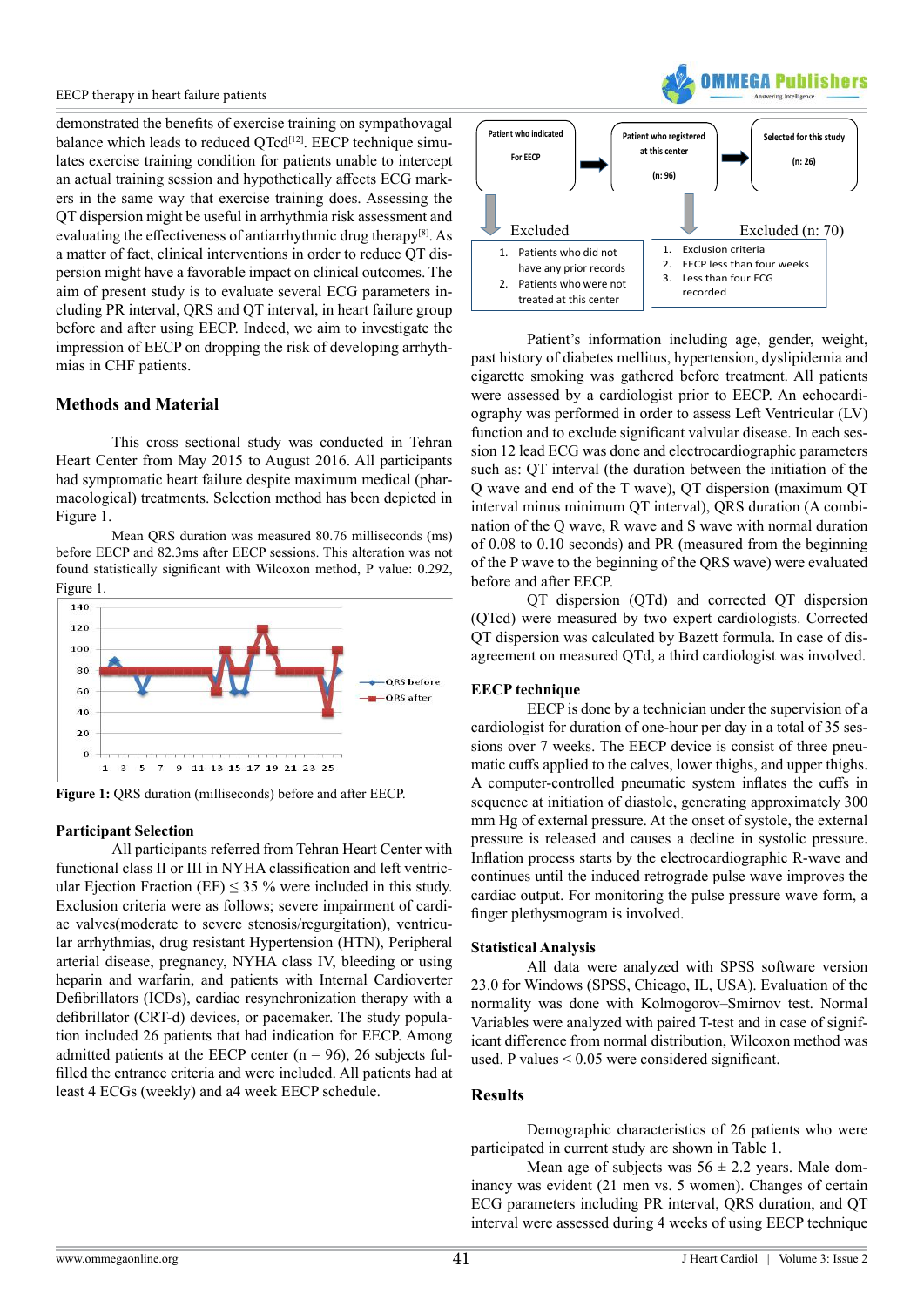for each individual. Baseline ECG was compared with 4<sup>th</sup> week ECG.

| <b>Patients Characteristics</b>    | <b>Percentage or Mean</b>       |
|------------------------------------|---------------------------------|
| Age(years)                         | $56 \pm 2.2$                    |
| Gender                             | 22 (84%) Male<br>4 (16%) Female |
| Hypertension                       | $25(96\%)$                      |
| Diabetes Mellitus                  | 14(54%)                         |
| Hypercholesterolemia               | 24 (92%)                        |
| Current Smoking                    | 6(23%)                          |
| Prior smoking                      | 23 (88%)                        |
| Left Ventricular Ejection Fraction | 30%                             |

**Table 1:** Patient Demographics and Baseline Characteristics  $(n = 26)$ .

Mean PR interval was measured 189.6ms before EECP and 190.7ms after EECP sessions. This alteration was also not found statistically significant, analyzed with paired T test, P value: 0.82, Figure 2.



**Figure 2**: PR interval (milliseconds) before and after EECP.

Most importantly, the differences between mean QT dispersion before and after EECP were measured 65.7ms and 64.4ms respectively and were compared to each other with T test. The difference was not statistically significant. (P value: 0.89) Figure 3



**Figure 3:** QT dispersion (milliseconds) before and after EECP.

# **Discussion**

According to statistics, 550,000 new cases of HF are reported annually in U.S<sup>[13]</sup>. Total financial expenses related to HF was estimated around \$ 27.9 billion plus another \$ 2.9 billion annually for its treatments<sup>[13]</sup>. Based on previous researches, EECP technique accounts to be an effective rehabilitation method for patients suffering from HF and poor functional class. Soran O et al have reported EECP technique to be safe and without any harmful effects during treatment<sup>[14]</sup>. Prospective cohort studies in 2012 on 68 patients have shown that EECP rehabilitation causes significant enhancements in functional class ( $p < 0.001$ )



and LVEF ( $p \le 0.001$ )<sup>[15]</sup>. In a remarkable study, a large number of patients participated in International EECP Patient Registry were evaluated. Results demonstrate that EECP therapy is a safe and effective treatment for patients with angina or severe LVD who could not undergo CABG or PCI[16]. EECP has also positive effects on refractory angina pectoris and quality of life. An interesting review article on this subject was published in 2007 by Manchanda A et al. They investigated the previous articles on effects of using EECP for treatment of angina pectoris<sup>[17]</sup>. One of the major advantages of using EECP is that this technique can enhance the patient's quality of life in various ways which was observed during our study and confirmed by other papers<sup>[16]</sup>. The International Index of Erectile Function (IIEF) scores was compared pre- and post-EECP therapy in a cohort with 120 participants. Results show a significant improvement in erectile function ( $p = 0.003$ )<sup>[18]</sup>. Campbell et al (2008) have revealed the various effects of EECP technique on brachial blood pressure of patients with normal, low, and high systolic blood pressure. It is declared that EECP technique causes a rise in both systolic and diastolic BP in patients with low BP. On the contrary, it decreases the systolic BP as well as diastolic BP in normal or hypertensive patients<sup>[19]</sup>. Another study by Nichols et al (2006) on patients with refractory angina have shown that EECP treatment results in a major reduction in both peripheral and central systolic pressure along with pulse pressure<sup>[20]</sup>. Different effects of EECP on cardiovascular system are briefed in table 2.

**Table 2:** EECP's cardiovascular effects.

| <b>Effect</b>                      | <b>Changes</b> |
|------------------------------------|----------------|
| Cardiac after load                 | Decrease       |
| Cardiac Oxygen use                 | Decrease       |
| Coronary flow                      | Increase       |
| Endothelial function               | Increase       |
| Vasodilatation                     | Increase       |
| Collateral arteries                | Increase       |
| Arteries perfusion                 | Increase       |
| Ischemia in heart and other organs | Decrease       |

Two different studies on effects of EECP on ECG parameters have shown similar results. Akbarzadeh F. et al (2011) have measured QRS duration, PR interval, QT interval, and QTc interval. Mean QRS duration was declared decreased at the end of study (108  $\pm$  18 ms before and 105  $\pm$  17 ms after EECP). QT interval was also reported decreased (from  $396 \pm 22$  ms to  $391 \pm$ 24 ms). QTc interval was changed from  $402 \pm 22$  ms to  $399 \pm 22$ ms. But PR interval showed a rise. All of these changes were reported statistically insignificant<sup>[21]</sup>. Another work by Henrikson CA et al (2004) was also devoted to measuring the same ECG parameters as mentioned. They have announced that there was no statistically significant changes in assessed markers[22]. One of the variables that may have a significant impact on outcome of heart failure patients after different interventions is metabolic syndrome<sup>[23,24]</sup>. In current study, there only available the data was related to blood pressure and diabetes which was not correlated to outcome of patients. However, diabetes may influence the prognosis of heart failure patients with ICDs and CRT-d[25]. Comparison between other parameters of metabolic syndrome and patient outcomes or ECG alterations is recommended for future investigations.